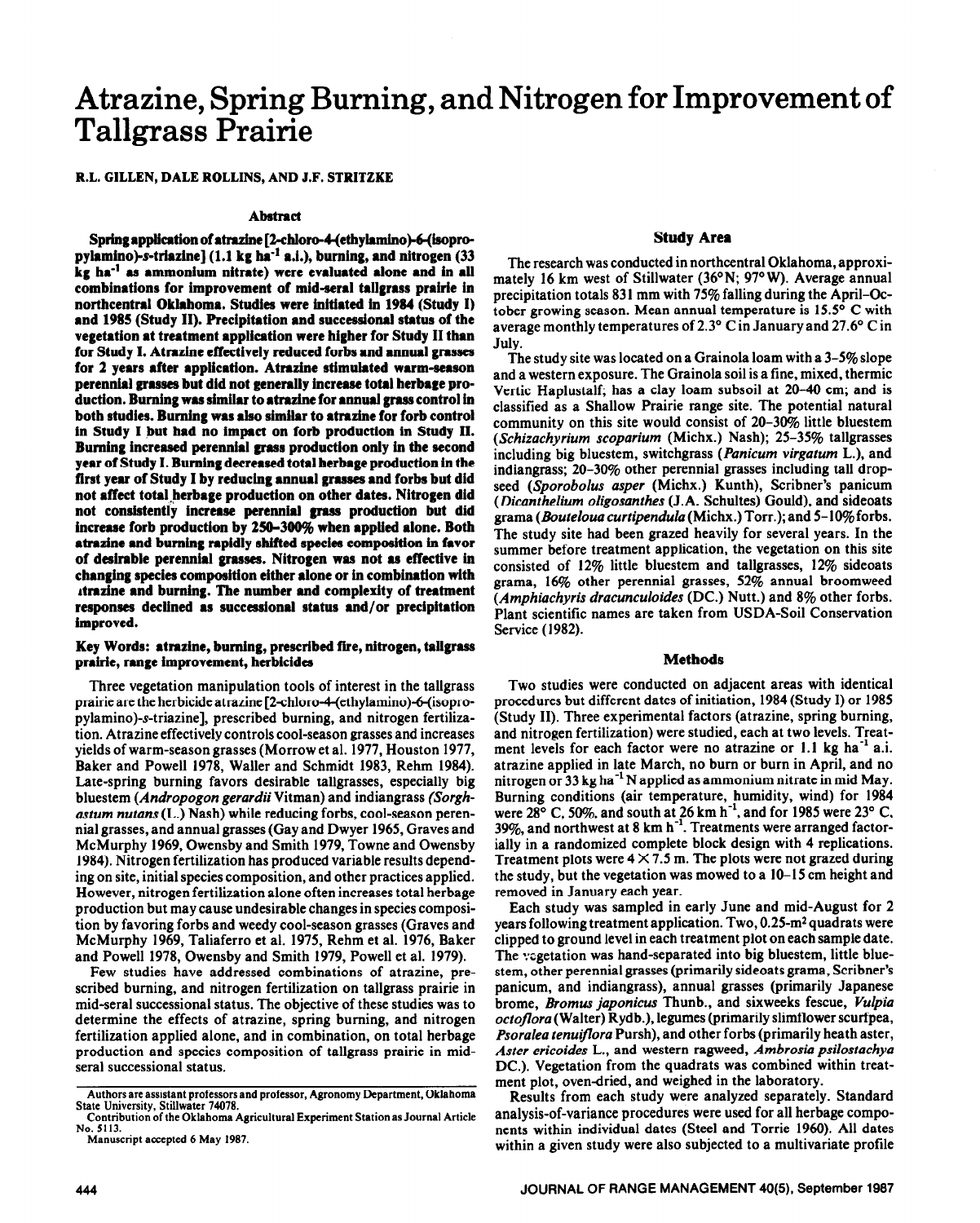analysis (Morrison 1976) to test for interactions of treatment effects with year and season (June or August) for each herbage component. Such interactions were numerous, so results are discussed by date within each study. For presentation purposes, the vegetation data were combined into the categories of perennial grasses, annual grasses, forbs, and total herbage with important individual species responses discussed where appropriate. Data are presented only for the date of peak standing crop for each component (August for perennial grasses, forbs, and total herbage; June for annual grasses). Treatment means for the main effects of atrazine, burning, and nitrogen are presented for each vegetation component. When significant ( $P=0.05$ ) two or three-way interactions occurred, interaction means are presented in place of the respective main effect means. Interaction means were separated by the least significant difference (LSD) procedure (Steel and Torrie 1960).

# **Results and Discussion**

Total amount and distribution of precipitation varied considerably during the three study years (Fig. 1). Precipitation in 1984 was



### **Month**

Fig. 1. Cumulative precipitation for the study area. Long-term average *precipitation measured at Stillwater, 16 km east of study site.* Precipita*tion for 1984-86 measured 6 km southwest of study site. Precipitation year runs from I November of previous year through 31 October of current year (1984 = Nov. 1983–Oct. 1984 period).* 

near average through June but the July-September period was very dry. Cumulative precipitation in 1985 was far above average for the entire year. In 1986 winter precipitation was below-average, but cumulative precipitation for the April-August period was close to the long-term average. Study I, therefore, had a precipitation sequence of an unfavorable year followed by a favorable year, while Study II had a favorable year followed by an average year.

Overall, vegetation responses in Study I were more numerous and complex than in Study II. Totaled over all vegetation components, there were 46 significant ( $P=0.05$ ) treatment effects in Study I, 16 (35%) of which were simple effects with no interactions. Study II produced only 32 significant effects, 18 (56%) of which were simple effects. Control plots in June of the treatment year in Study I consisted of 48% perennial grasses and 52% forbs and annual grasses. By the close of Study II, control plots averaged 87% perennial grasses and 13%forbs and annual grasses. As the grasses became dominant, fewer opportunities may have been available for significant treatment effects to occur. This would be especially true for treatments such as atrazine and burning which are expected to have more direct impact on species composition than total production. The comparison of control plots also indicated the value of growing-season rest and favorable precipitation alone for improving tallgrass prairie.

### **JOURNAL OF RANGE MANAGEMENT 40(5), September 1987 445**

Annual broomweed contributed less than 1% of total herbage production for any treatment during both studies. This species contributed 52% of the total herbage in the summer just prior to initiation of Study I (1983). Annual broomweed is sensitive to mulch levels in tallgrass prairie (Towne and Owensby 1983). Stubble heights on all plots were never less than 10 cm during the course of these studies.

Table 1. Standing crop (kg ha<sup>-1</sup>) of annual grasses in early June following **1984 spring application of atrazine, burning, and nitrogen to tallgrass prairie (study I).** 

|                                 |                | <b>First Year</b>     | Second Year<br><b>Spring Burning</b> |                  |  |
|---------------------------------|----------------|-----------------------|--------------------------------------|------------------|--|
|                                 |                | <b>Spring Burning</b> |                                      |                  |  |
| Treatment                       | None           | Burn                  | None                                 | Burn             |  |
| Atrazine (kg ha <sup>-1</sup> ) |                |                       |                                      |                  |  |
| 0                               | 220            | 60                    | 1170                                 | 240              |  |
| 1.1                             |                | o                     | 240                                  | 170              |  |
|                                 | $OSL = .031$   |                       | $OSL = .01$                          |                  |  |
|                                 | $LSDons = 255$ |                       | $LSD0.06 = 355$                      |                  |  |
| Nitrogen $(kg ha^{-1})$         |                |                       |                                      |                  |  |
| o                               |                | 1302                  |                                      | 380 <sup>2</sup> |  |
| 33                              | 140            |                       | 530                                  |                  |  |
|                                 |                | $OSL = .92$           | $OSL = .23$                          |                  |  |

**'observed significance level.**  <sup>2</sup>main effect of nitrogen.

# Atrazine

Annual grasses were a significant portion of the plant community only in the high rainfall year of 1985, but atrazine reduced this component except in the second year of Study II (Table 1, 2). Atrazine and burning interacted on most dates; both controlled the

# Table 2. Standing crop (kg ha<sup>-1</sup>) of annual grasses in early June following 1984 spring application of atrazine, burning, and nitrogen to tallgrass **prdrie (Study II).**

|                                 |                       | <b>First Year</b> | <b>Second Year</b> |                       |  |
|---------------------------------|-----------------------|-------------------|--------------------|-----------------------|--|
|                                 | <b>Spring Burning</b> |                   |                    | <b>Spring Burning</b> |  |
| Treatment                       | None                  | Burn              | None               | Burn                  |  |
| Atrazine (kg ha <sup>-1</sup> ) |                       |                   |                    |                       |  |
| 0                               | 980                   | 120               | 2102               |                       |  |
| 1.1                             | 85                    | 5                 |                    | 220                   |  |
|                                 | $OSL = .011$          |                   | $OSL = .85$        |                       |  |
|                                 |                       | $LSD0.05 = 235$   |                    |                       |  |
| Nitrogen $(\text{kg ha}^{-1})$  |                       |                   |                    |                       |  |
| 0                               |                       | 2303              | 240                | 110                   |  |
| 33                              | 370                   |                   | 150                | 360                   |  |
|                                 |                       | $OSL = .09$       | $OSL = .01$        |                       |  |
|                                 |                       |                   |                    | $LSD0.05 = 190$       |  |

<sup>1</sup>observed significance level.

**\*main effect of atrazine.** 

**hain effect of nitrogen.** 

annual grasses so there was little potential for an additive response **when the factors were combined. Studies on the Great Plains (Morrow et al. 1977, Peterson et al. 1983) reported effective coolseason annual grass control at similar rates of atrazine with some carry-over effect into the following year. However, Hewlett et al. (1981) found no atrazine effect after the treatment year on mixedgrass prairie.** 

**Atrazine reduced forb production only when nitrogen had been applied in Study I (Table 3). Forb production was reduced by atrazine in Study II regardless of treatment combination (Table 4). In both studies, forb reductions were larger in August than in June (data not shown). The total forb component was split evenly**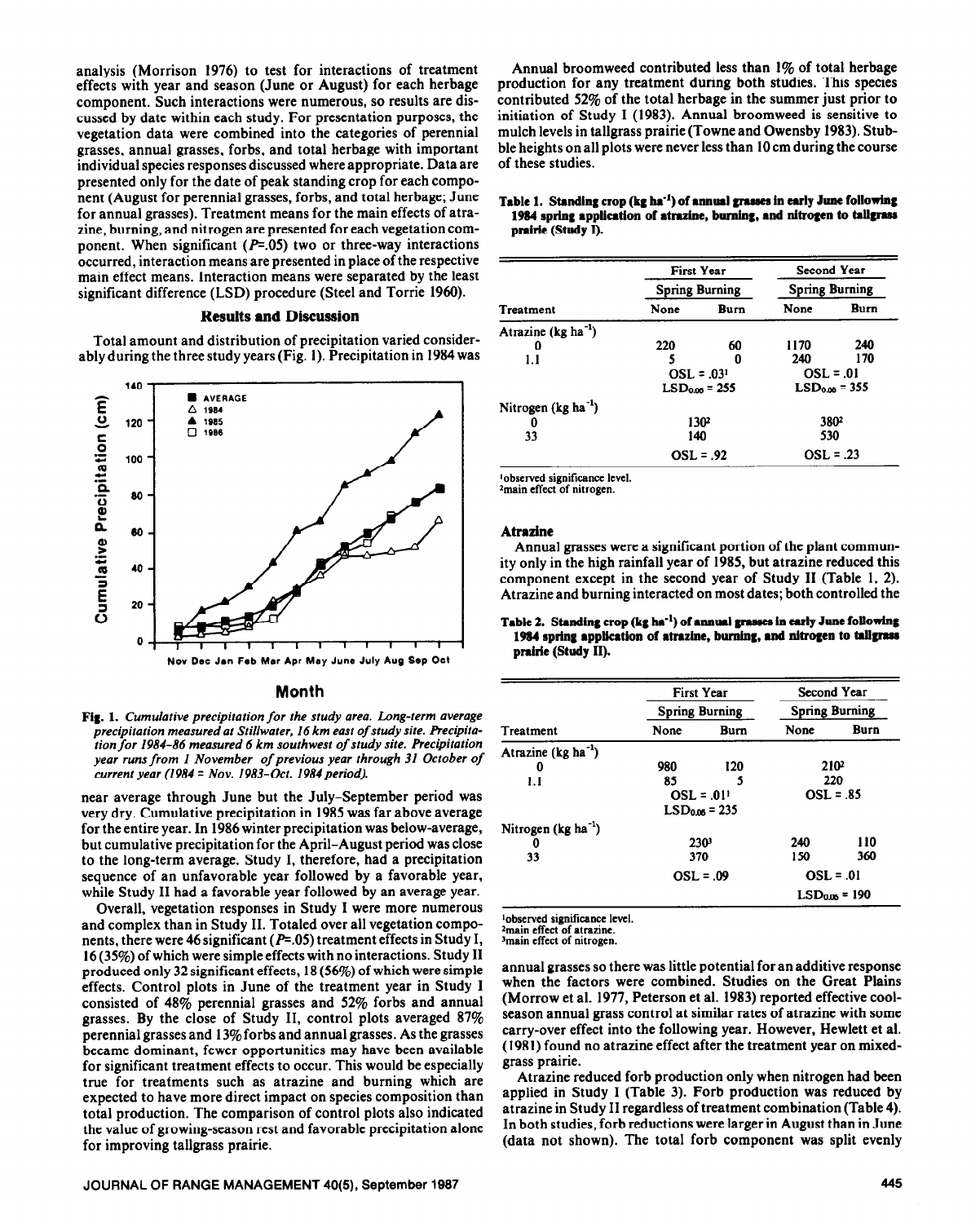Table 3. Standing crop (kg ha<sup>-1</sup>) of forbs in August following 1984 spring application of atrazine, burning, and nitrogen to tallgrass prairie (Study **I).** 

|                |                |              | First Year            |                       | Second Year |
|----------------|----------------|--------------|-----------------------|-----------------------|-------------|
| Nitrogen       | Atrazine       |              | <b>Spring Burning</b> | <b>Spring Burning</b> |             |
| $(kg ha^{-1})$ | $(kg ha^{-1})$ | None         | Burn                  | None                  | Burn        |
| 0              | 0              | 450          | 170                   | 720                   | 280         |
|                | 1.1            | 330          | 170                   | 460                   | 290         |
| 33             | 0              | 1440         | 140                   | 1610                  | 270         |
|                | 1.1            | 180          | 250                   | 260                   | 690         |
|                |                | $OSL = .01T$ |                       | $OSL = .01$           |             |
|                |                |              | $LSD0.06 = 390$       | $LSD0.05 = 560$       |             |

**'observed significance level.** 

between cool-season legumes, 90% of which was slimflower scurfpea, and warm-season nonleguminous forbs. Slimflower scurfpea has been shown to be resistant to twice the rate of atrazine used in this study (Houston 1977). This species was the dominant forb in early summer but senesced rapidly in July and August. The nonleguminous forbs normally become dominant in late summer but are more susceptible to atrazine. These factors explain the larger total forb response to atrazine in August. Unlike the current studies, Peterson et al. (1983) reported no atrazine affect on forb production the growing season after application.

Atrazine increased perennial grass production 730 kg ha<sup>-1</sup> averaged over years and studies (Table 4). The positive responses of warm-season perennial grasses to atrazine agrees with the results of Waller and Schmidt (1983) and Rehm (1984), who worked with similar species. These workers also reported carry-over effects of atrazine applications; however, Waller and Schmidt (1983) applied atrazine at twice the rate used in the current study.

Total herbage production was not increased by atrazine in the first year of either study (Table 4). Increases in perennial grasses were offset by decreases in forbs and annual grasses. Atrazine increased total herbage production only when combined with burning and nitrogen in the second year of Study I (Table 4) and also increased total herbage production in the second year of Study

II (Table 4). Working in high-seral tallgrass in the same geographical region, Baker and Powell (1978) reported increases of 700- 1,000 kg ha<sup>-1</sup> in total production in response to atrazine applied in June at 1.1 or 3.4 kg ha<sup>-1</sup>. Most of these increases were attributable to the tallgrasses (switchgrass, indiangrass, and big bluestem) and were still significant in the second year. Waller and Schmidt (1983) and Rehm (1984) reported similar responses from April applications of atrazine. The major tallgrass present in the current study was big bluestem. This species contributed less than 10% of the total herbage at the start of Study I but had increased to 23% of the total herbage in atrazine plots by the end of Study II. The ability of this single species to influence overall yields was, therefore, limited early in the studies but steadily increased over time.

# **Burning**

Burning effectively reduced annual grasses the first year in both studies (Table 1,2). This reduction was still evident the second year after burning in Study I (Table 1). Forb production was generally reduced by burning in Study I, but reductions were only significant where nitrogen was added (Table 3). Within the forb category, legumes were either not affected or stimulated by up to 100% by burning, while other forbs (principally heath aster and western ragweed) were reduced SO-9% by burning. Spring burning did not reduce forb production in Study II (Table 4). The effect of burning on annual grasses and forbs was very similar to the effect of atrazine on these same components in Study I and is generally supported by other research (Graves and McMurphy 1965, Powell et al. 1979). There was no advantage in terms of herbaceous weed control in applying these treatments in combination. Burning was equal to atrazine for annual grass control in Study II but was not effective for forb control.

A single spring bum did not increase grass production until the second year in Study I (Table 4). Perennial grass production did not respond to burning in Study II (Table 4). Repeated spring burning has been shown to increase or maintain the major warmseason grasses of the tallgrass prairie (Graves and McMurphy 1969, Towne and Owensby 1984). Burning neutralized the positive effects of atrazine on perennial grass production in June of both years in Study I (data not shown). Atrazine converted green annual grasses and forbs to standing dead herbage. This resulted in a visually hotter and more continuous fire on atrazine plots. The

Table 4. Standing crop (kg ha<sup>-1</sup>) of three vegetation components in August following spring application of atrazine, burning, and nitrogen to tallgrass **prairie. Study** I inhiated 1984, **Study I1 initiated 1985.** 

|                          |      | Atrazine (kg ha <sup>-1</sup> ) |                  |      | <b>Spring Burning</b> |            |              | Nitrogen ( $kg$ ha <sup>-1</sup> ) |            |
|--------------------------|------|---------------------------------|------------------|------|-----------------------|------------|--------------|------------------------------------|------------|
| Herbage Component        | 0    | 1.1                             | OSL <sup>1</sup> | None | Burn                  | <b>OSL</b> | $\mathbf{o}$ | 33                                 | <b>OSL</b> |
| Study I                  |      |                                 |                  |      |                       |            |              |                                    |            |
| Perennial Grasses        |      |                                 |                  |      |                       |            |              |                                    |            |
| First year               | 2150 | 2920                            | .01              | 2640 | 2430                  | .36        | 2290         | 2780                               | .04        |
| Second year              | 3430 | 3950                            | .07              | 3390 | 3990                  | .04        | 3600         | 3780                               | .51        |
| Forbs <sup>2</sup>       |      |                                 |                  |      |                       |            |              |                                    |            |
| Total Herbage            |      |                                 |                  |      |                       |            |              |                                    |            |
| First year               | 2860 | 3160                            | .22              | 3400 | 2620                  | .01        | 2620         | 3400                               | .01        |
| Second year <sup>3</sup> |      |                                 |                  |      |                       |            |              |                                    |            |
| Study II                 |      |                                 |                  |      |                       |            |              |                                    |            |
| Perennial Grasses        |      |                                 |                  |      |                       |            |              |                                    |            |
| First year               | 4360 | 4830                            | .21              | 4370 | 4820                  | .23        | 4690         | 4500                               | .61        |
| Second year              | 5060 | 6220                            | .02              | 5500 | 5770                  | .52        | 5300         | 5970                               | .16        |
| Forbs                    |      |                                 |                  |      |                       |            |              |                                    |            |
| First year               | 710  | 205                             | .01              | 480  | 430                   | .65        | 450          | 460                                | .93        |
| Second year              | 560  | 330                             | .03              | 450  | 440                   | .94        | 490          | 400                                | .37        |
| Total Herbage            |      |                                 |                  |      |                       |            |              |                                    |            |
| First year               | 5290 | 5050                            | .53              | 5070 | 5260                  | .61        | 5310         | 5030                               | .45        |
| Second year              | 5680 | 6630                            | .03              | 6040 | 6270                  | .54        | 5860         | 6440                               | .17        |

**'observed significance level.** 

<sup>2</sup>significant factor interactions present, see Table 3

**%ignificant factor interactions present, see Table 5.**